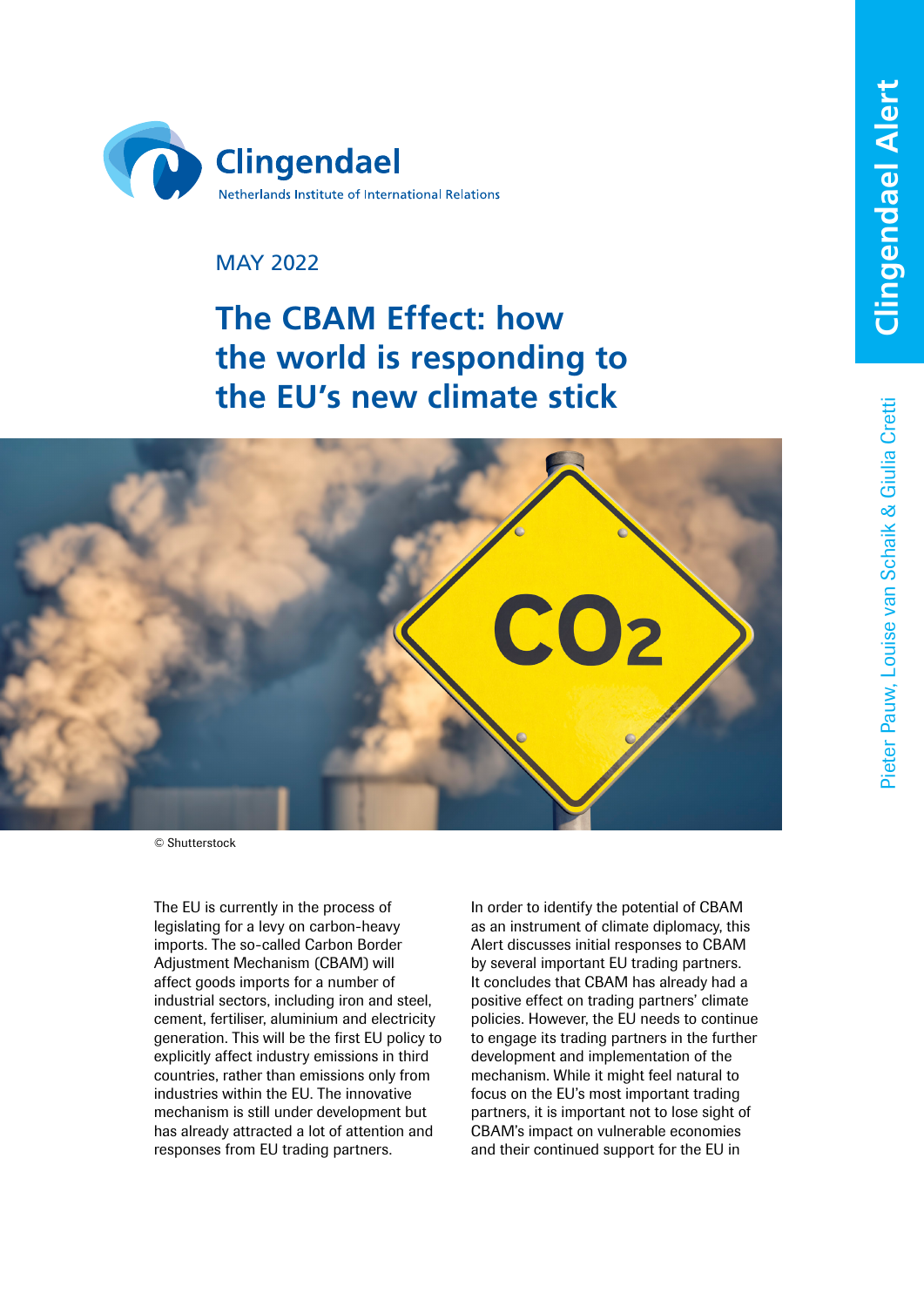international climate negotiations. One of the guiding principles should therefore be to use CBAM to incentivise other countries to begin pricing their own carbon-heavy industries, although some countries might need support to do this.

## **CBAM in a snapshot**

In July 2021, the European Commission adopted a [proposal](https://ec.europa.eu/info/sites/default/files/carbon_border_adjustment_mechanism_0.pdf) for a Carbon Border Adjustment Mechanism (CBAM) as part of part of the EU's 'Fit for 55' policy package. That policy aims to reduce greenhouse gas (GHG) emissions by at least 55% compared to 1990 levels by 2030 and to achieve climate neutrality by 2050.

Carbon border taxes or levies have been discussed in the academic literature for more than [15 years.](https://germanwatch.org/sites/default/files/2021-06-15_Less confrontation%2C more cooperation_Increasing acceptability of the EU Carbon Border Adjustment in key trade partners_0.pdf) Historically, they have been sponsored by countries like France and are now in place in some regions of the world, such as California, where a levy is applied to certain imported electricity. In the EU, the climate ambitions of the Von der Leyen Commission brought CBAM back to the political table. CBAM will require exporters to report embedded emissions in certain carbon-intensive products. In order to export to the EU, companies with no carbon price or a lower one than applied in the EU, will be required to buy certificates to account for these emissions. Simultaneously, the EU would phase out free emissions allowances for domestic industries. In this way, CBAM is intended to level the playing field between EU and non-EU industries.

As a climate policy instrument, an effective CBAM would have four major benefits. First, it would ensure that production of carbon-intensive goods does not shift from the EU to third countries in order to take advantage of less stringent climate policies (so called 'carbon leakage'). Second, CBAM would increase the visibility of countries' carbon pricing policies for heavy industries and also create a wealth of data on companies' emissions, both of which could be used to strengthen international climate policy. Third, CBAM would reduce the potential benefit to third countries of being 'last movers' towards stricter

environmental regulations, thus encouraging EU trading partners to adopt their own carbon pricing and reduce carbon emissions. Finally, if CBAM is introduced in close cooperation with trading partners, it could lead to international coordination on the use of carbon pricing mechanisms. This is considered key to reducing greenhouse gas emissions by [G20 Finance Ministers](https://g20.org/).

However, introducing CBAM is not without risks. If designed poorly, CBAM could [increase administrative costs](https://www.sciencedirect.com/science/article/pii/S2214629621003339) for both European and foreign exporting companies, raise prices for basic products, spur international trade conflicts and undermine the multilateral rules-based system. Given that many details still need to be worked out, the impact and effectiveness of CBAM is hard to estimate. Yet the fact that the EU has put CBAM on the table illustrates that the EU is willing to use its market power for emission-reduction objectives internally and internationally. This underlines the EU's global commitment to address the climate crisis.

The CBAM proposal is now subject to a legislative process. The Council of the EU took an [initial position](https://www.euractiv.com/section/energy-environment/news/eu-countries-agree-worlds-first-carbon-tariff-but-leave-out-controversial-issues/?utm_source=piano&utm_medium=email&utm_campaign=9722&pnespid=v7toAnUfL6oZyKbQq2.uA8uP7gv3SpVzKO_wmvEz90JmdqGUaoHVbRrEzwM3x95rqtlT0IXkNw) in March and European Parliament (EP) lawmakers are formulating their say and will vote on the proposal in Plenary on 6 June. Further negotiations in the Council and between the Council and the EP will likely lead to further amendments, with the Commission monitoring their feasibility.

One of the issues subject to negotiation is which sectors will be covered by CBAM. The Commission's original proposal targets five goods at high risk of carbon leakage – iron and steel, cement, fertiliser, aluminium, and electricity generation. The [draft report](https://www.europarl.europa.eu/doceo/document/ENVI-PR-697670_EN.pdf) of the EP Environment Committee (ENVI) proposes to extend the scope of goods covered by including organic chemicals, hydrogen and polymers, as well as indirect emissions in all sectors. Other committees of the EP and the EU Council are likely to prefer a more limited sectoral reach. Another contentious issue is the implication for European industry: the border levy would imply the gradual decline of free emissions for domestic industries, thereby increasing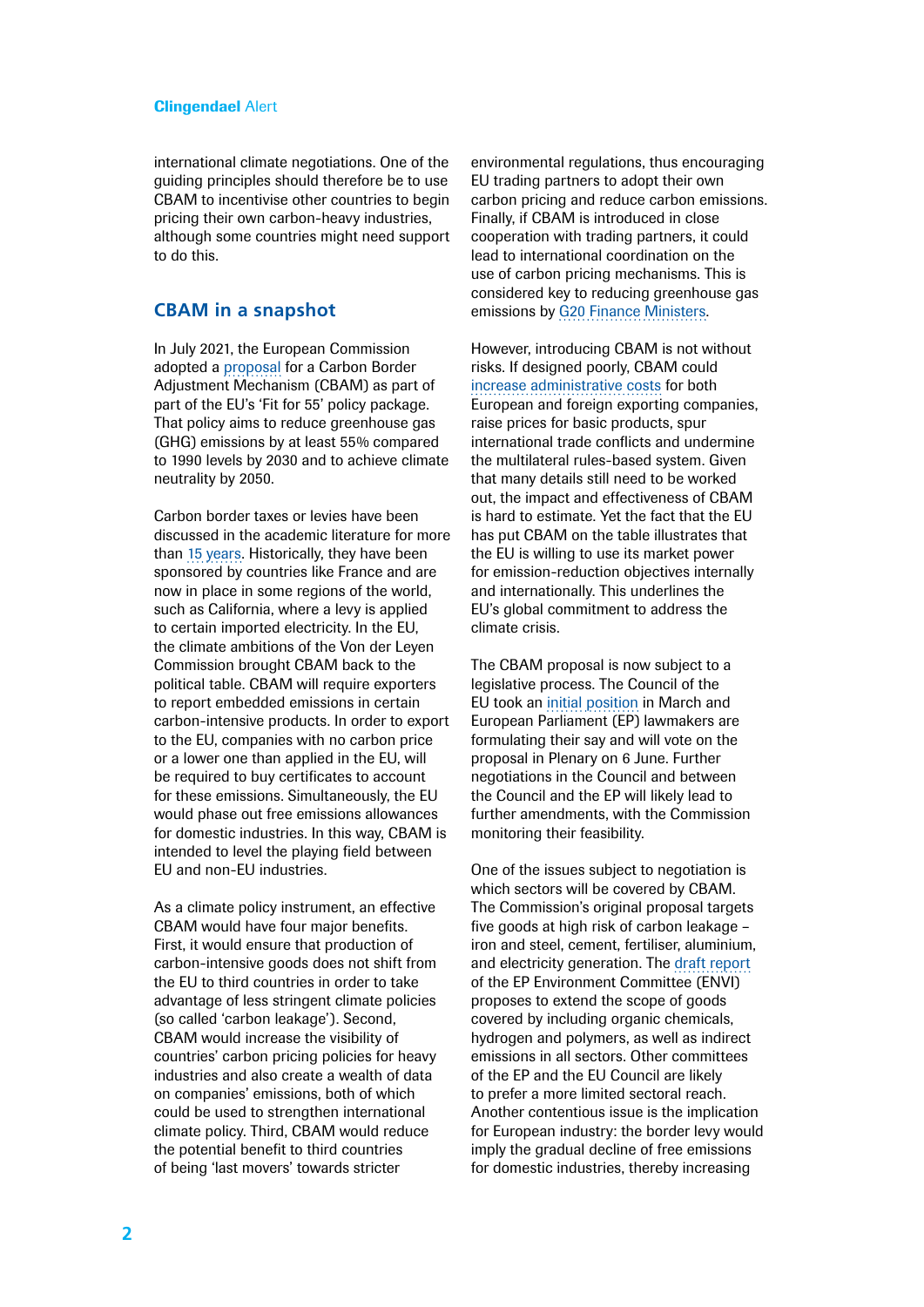their production costs and potentially harming competitiveness and their global market share. The pace at which CBAM will replace the free allowances has not yet been clearly defined.

## **Initial international reactions**

When the Commission opened the [discussion](https://ec.europa.eu/info/law/better-regulation/have-your-say/initiatives/12228-EU-Green-Deal-carbon-border-adjustment-mechanism-_en) on CBAM, the initial reflex from third countries was to push back. Among other things, some countries accused the EU of protectionism by using emission reduction objectives as a disguise for installing a levy on imports. For example, the BRICS countries (Brazil, Russia, India, China, and South Africa) called CBAM [discriminatory](https://timesofindia.indiatimes.com/india/brics-nations-join-india-in-opposing-eu-carbon-tax/articleshow/85704371.cms) and [Australian Minister](https://www.politico.eu/article/cbam-detrimental-to-growth-australian-trade-minister-says/) for Trade, Dan Tehan, said it 'would be detrimental to global growth and to free trade globally'.

Developing countries, in particular African [lower-income](https://www.cgdev.org/blog/eu-tax-african-carbon-assessing-impact-and-ways-forward) countries, disagreed with CBAM. They worried it would apply an unfair economic burden on them and undermine their right to development, underscoring that the EU would be imposing climate policies on countries with lower levels of economic development. It also came on top of sentiments concerning the [EU](https://www.aljazeera.com/opinions/2021/6/23/the-eus-green-deal-could-propagate-climate-colonialism)  [being neo-colonial about climate policy](https://www.aljazeera.com/opinions/2021/6/23/the-eus-green-deal-could-propagate-climate-colonialism) by aiming to secure raw materials for energy transition and selling instead of sharing its green technology. Indeed, some of the countries with relatively high exposure and vulnerability to CBAM are [located in Africa](https://ec.europa.eu/info/sites/default/files/carbon_border_adjustment_mechanism_0.pdf). [Experts](https://euobserver.com/war-peace-green-economy/154571?utm_source=euobs&utm_medium=email) warn that CBAM could damage some African economies, such as Egypt, Nigeria and Algeria, and could severely affect their ability to continue with industrialisation. Foremost among them is [Mozambique,](https://ec.europa.eu/info/sites/default/files/carbon_border_adjustment_mechanism_0.pdf) which exports 54.1% of its aluminium to the EU [\(5.8% of EU imports\)](https://www.swp-berlin.org/themen/dossiers/klimapolitik/klimastrategien-der-eu/spezial-co2-grenzausgleich-der-eu) and where CBAM impact might cause its GDP to fall by [1.6%.](https://www.cgdev.org/blog/eu-tax-african-carbon-assessing-impact-and-ways-forward)

This is one reason why [environmental](https://wwfeu.awsassets.panda.org/downloads/joint_ngo_statement_on_cbam_proposal_final_dec_2021.pdf)  [NGOs](https://wwfeu.awsassets.panda.org/downloads/joint_ngo_statement_on_cbam_proposal_final_dec_2021.pdf) have argued that CBAM revenues accruing to the EU budget should be used for international climate finance in order to restore trust among least-developed economies. For example, the EU could increase concessional finance to Africa and offer technical support to introduce carbon pricing, as suggested by the

[Centre for Global Development.](https://www.cgdev.org/blog/eu-tax-african-carbon-assessing-impact-and-ways-forward) The risk of being accused of economic imperialism is tangible and could undermine trust in the EU in international climate negotiations and bilateral relations, for example with African, Caribbean and Pacific countries.

The Commission appears to have expected such resistance. In fact, the implementation of CBAM is planned to be gradual and incremental, allowing countries time to adapt. Importantly, the EU has also stated that it would explore possibilities for concluding agreements with third countries to take into account their carbon pricing mechanisms. Agreements with third countries could be considered an alternative to the application of CBAM in cases where a country achieves decarbonisation in a carbon-heavy sector.

## **From push-back to reluctant acceptance**

Despite the international attention on CBAM, it was surprising that the proposal was not a big topic at the UN climate negotiations in Glasgow in November 2021. It shows that either CBAM's opponents had other priorities, or opposition to it was not united. Another reason may be that EU deliberations on the proposal were ongoing, making it difficult for third countries to respond. As more details became known about CBAM, studies showed that after the initial pushback, CBAM had set in motion debates in many countries to reconsider their emission reduction policies for energy intensive industry.

Before the war in Ukraine, the country most exposed to CBAM in terms of the affected aggregated value of exports was **[Russia](https://www.iass-potsdam.de/en/output/publications/2021/navigating-uncharted-waters-russias-evolving-reactions-cbam-and-european)**. The sectors most affected are [fertilisers](https://www.swp-berlin.org/themen/dossiers/klimapolitik/klimastrategien-der-eu/spezial-co2-grenzausgleich-der-eu)  [\(26.9% of EU imports\), iron and steel \(13.9%](https://www.swp-berlin.org/themen/dossiers/klimapolitik/klimastrategien-der-eu/spezial-co2-grenzausgleich-der-eu)  [of EU imports\) and aluminium \(12% of EU](https://www.swp-berlin.org/themen/dossiers/klimapolitik/klimastrategien-der-eu/spezial-co2-grenzausgleich-der-eu)  [imports\).](https://www.swp-berlin.org/themen/dossiers/klimapolitik/klimastrategien-der-eu/spezial-co2-grenzausgleich-der-eu) Discourse on CBAM shifted from opposition to reluctant acceptance and identifying ways to adapt to new realities, even by considering more stringent climate policies. For example, Russia announced an unexpected carbon neutrality target for 2060, adopted a taxonomy of green and transition projects, and has been working on creating the foundation for a future carbon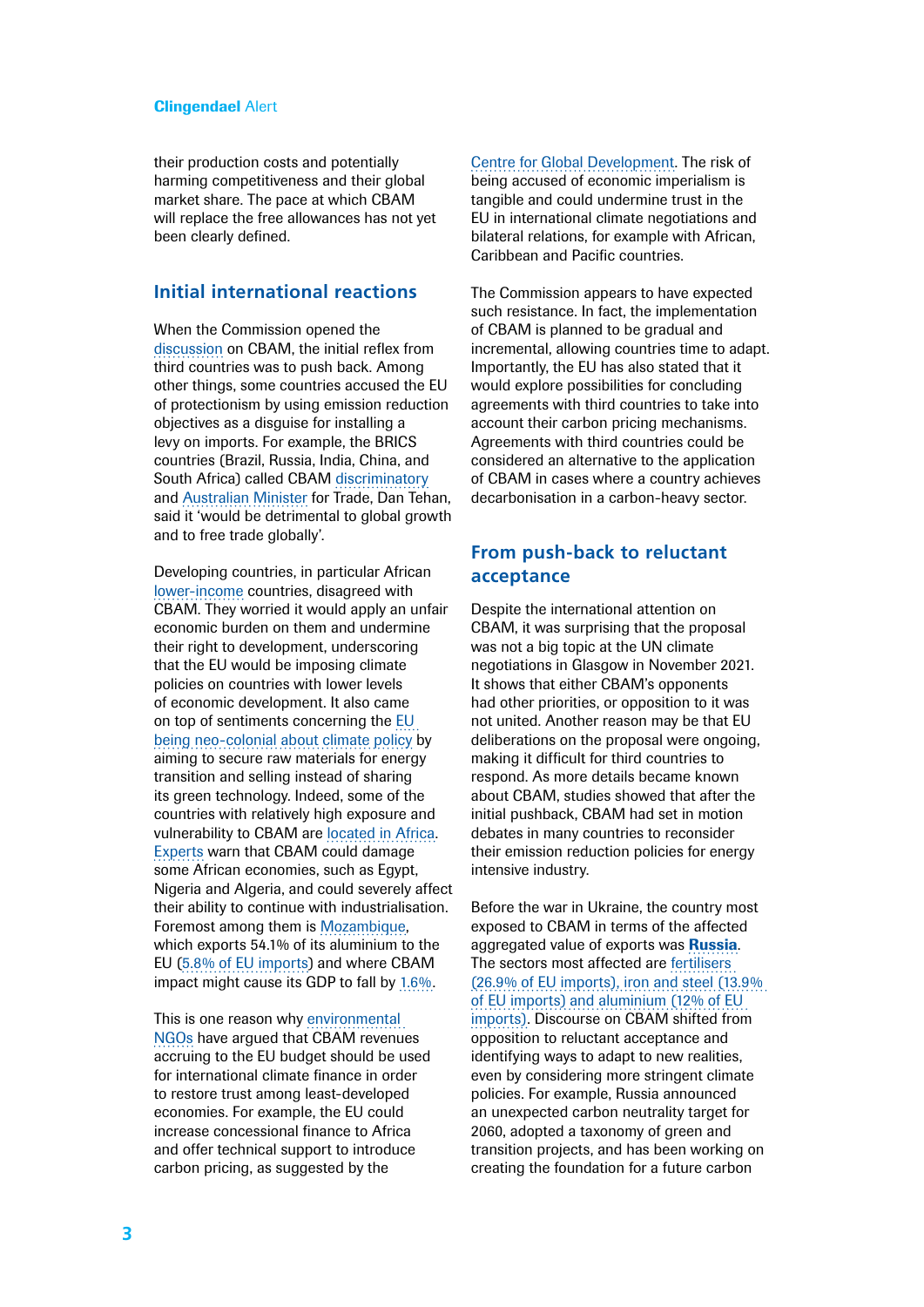monitoring and regulation system. Russia's decarbonisation agenda is described as being triggered by external pressures rather than broad-based domestic sentiment demanding greater climate ambition, and therefore its implementation remains uncertain. Another reason why Russia and other countries have been less antagonistic is a growing understanding that it might be possible to escape CBAM by exporting less emission-intensive materials to the EU, while using high-emission materials at home and for export to other countries, the so-called [resource shuffling.](https://ec.europa.eu/info/sites/default/files/carbon_border_adjustment_mechanism_0.pdf)

In any case, Russia's war in Ukraine reduces the relevance of CBAM in its trade with the EU, and as a lever for raising Russia's climate ambitions. EU [sanctions](https://ec.europa.eu/info/business-economy-euro/banking-and-finance/international-relations/restrictive-measures-sanctions/sanctions-adopted-following-russias-military-aggression-against-ukraine_en) include a ban on imports from Russia of, among others, cement, iron and steel, the same sectors targeted by CBAM. In other words, if sanctions continue, CBAM would become much less relevant for Russia. Another consequence of this war is clearly visible in Ukraine. CBAM would have an impact on exports of [cement \(10.6% of EU imports\)](https://www.swp-berlin.org/themen/dossiers/klimapolitik/klimastrategien-der-eu/spezial-co2-grenzausgleich-der-eu)  [and iron and steel \(9.6% of EU imports\).](https://www.swp-berlin.org/themen/dossiers/klimapolitik/klimastrategien-der-eu/spezial-co2-grenzausgleich-der-eu) While CBAM moved climate policy higher up [Ukraine'](https://publications.iass-potsdam.de/rest/items/item_6001279_2/component/file_6001289/content)s political agenda because it affects the interests of powerful business groups that have been opposing climate policy, Russia's invasion has deprioritised climate policy development and reduced its export capacity.

Despite [earlier serious](https://www.itasean.org/en/arriva-il-carbon-pricing-sulle-merci-importate-nellue/) concerns, the discussion on CBAM in **[China](https://www.kas.de/documents/265079/265128/EU+Carbon+Border+Adjustment+Mechanism.pdf/fed1d5a4-4424-c450-a1b9-b7dbd3616179#page=22)** has not been very prominent, possibly because of the current collaboration with Brussels to establish a Chinese emissions trading scheme (ETS). The Chinese imports into the EU covered by CBAM are [aluminium \(7.9% of](https://www.swp-berlin.org/themen/dossiers/klimapolitik/klimastrategien-der-eu/spezial-co2-grenzausgleich-der-eu)  [EU imports\), and iron and steel \(12.1% of](https://www.swp-berlin.org/themen/dossiers/klimapolitik/klimastrategien-der-eu/spezial-co2-grenzausgleich-der-eu)  [EU imports\).](https://www.swp-berlin.org/themen/dossiers/klimapolitik/klimastrategien-der-eu/spezial-co2-grenzausgleich-der-eu) CBAM has the potential to speed up Chinese industries' timeline to implement climate policy objectives. On the one hand, CBAM is still being developed, making it difficult for the industry to prepare specific actions in response. On the other hand, many industry decision makers believe that their participation in China's national ETS will either exempt them from CBAM or the Chinese government will intervene before the

mechanism affects them. Leaders of Chinese industry believe that China either will not be greatly affected by CBAM or will even benefit from a competitive advantage in the long term, as many emerging economies that China competes with do not have any carbon pricing instruments in place. Indeed, some [argue](https://www.adelphi.de/de/system/files/mediathek/bilder/20210610 PolicyPaperCBAM China_Final.pdf) that an expansion of China's national ETS to cover CBAM-related sectors could be one of China's best policy instruments for responding to the EU's mechanism.

In India, CBAM would mainly affect the [iron and steel sector \(6.8% of EU imports\).](https://www.swp-berlin.org/themen/dossiers/klimapolitik/klimastrategien-der-eu/spezial-co2-grenzausgleich-der-eu) India, like other [BRICS countries](https://timesofindia.indiatimes.com/india/brics-nations-join-india-in-opposing-eu-carbon-tax/articleshow/85704371.cms), has opposed the CBAM proposal for introducing unilateral and discriminatory trade barriers. Research from the [Konrad Adenauer](https://www.kas.de/documents/265079/265128/EU+Carbon+Border+Adjustment+Mechanism.pdf/fed1d5a4-4424-c450-a1b9-b7dbd3616179#page=30)  [Foundation](https://www.kas.de/documents/265079/265128/EU+Carbon+Border+Adjustment+Mechanism.pdf/fed1d5a4-4424-c450-a1b9-b7dbd3616179#page=30) shows that the prevailing attitude in India is to criticise the proposal for being protectionist and for threatening international trade rules in the United Nations Framework Convention on Climate Change (UNFCCC) and the World Trade Organization (WTO). However, as the third-largest global emitter of CO<sub>2</sub> after China and the United States, India is also under pressure to be more ambitious on climate change and has adopted a [climate neutrality target \(2070\).](https://www.bbc.com/news/world-asia-india-59125143) India could be well placed to benefit from CBAM due to its [two carbon trading](https://www.kas.de/documents/265079/265128/EU+Carbon+Border+Adjustment+Mechanism.pdf/fed1d5a4-4424-c450-a1b9-b7dbd3616179#page=30)  [schemes](https://www.kas.de/documents/265079/265128/EU+Carbon+Border+Adjustment+Mechanism.pdf/fed1d5a4-4424-c450-a1b9-b7dbd3616179#page=30). Other factors include the energyefficient techniques employed by Indian steel and cement industries, and its national climate policies. In other words, CBAM could give India a competitive advantage to export to the EU as it would face [less competition](https://www.itasean.org/en/arriva-il-carbon-pricing-sulle-merci-importate-nellue/) from countries with less advanced climate policies and industrial processes.

In the EU neighbourhood, CBAM is perceived as a wake-up call for decarbonisation. For example, research on **[Morocco](https://media.africaportal.org/documents/PP-21-21-RIM-DADUSH-.pdf)** concludes that CBAM would come at a significant cost in terms of the country's export earnings from fertilisers ([13.3% of EU](https://www.swp-berlin.org/themen/dossiers/klimapolitik/klimastrategien-der-eu/spezial-co2-grenzausgleich-der-eu)  [imports\)](https://www.swp-berlin.org/themen/dossiers/klimapolitik/klimastrategien-der-eu/spezial-co2-grenzausgleich-der-eu) and suggests that Morocco should express its concerns. At the same time, the study argues that the proposed CBAM – regardless of whether it will be adopted, signals that carbon emission regulations and taxation will intensify globally and that Morocco needs to accelerate its own decarbonisation efforts.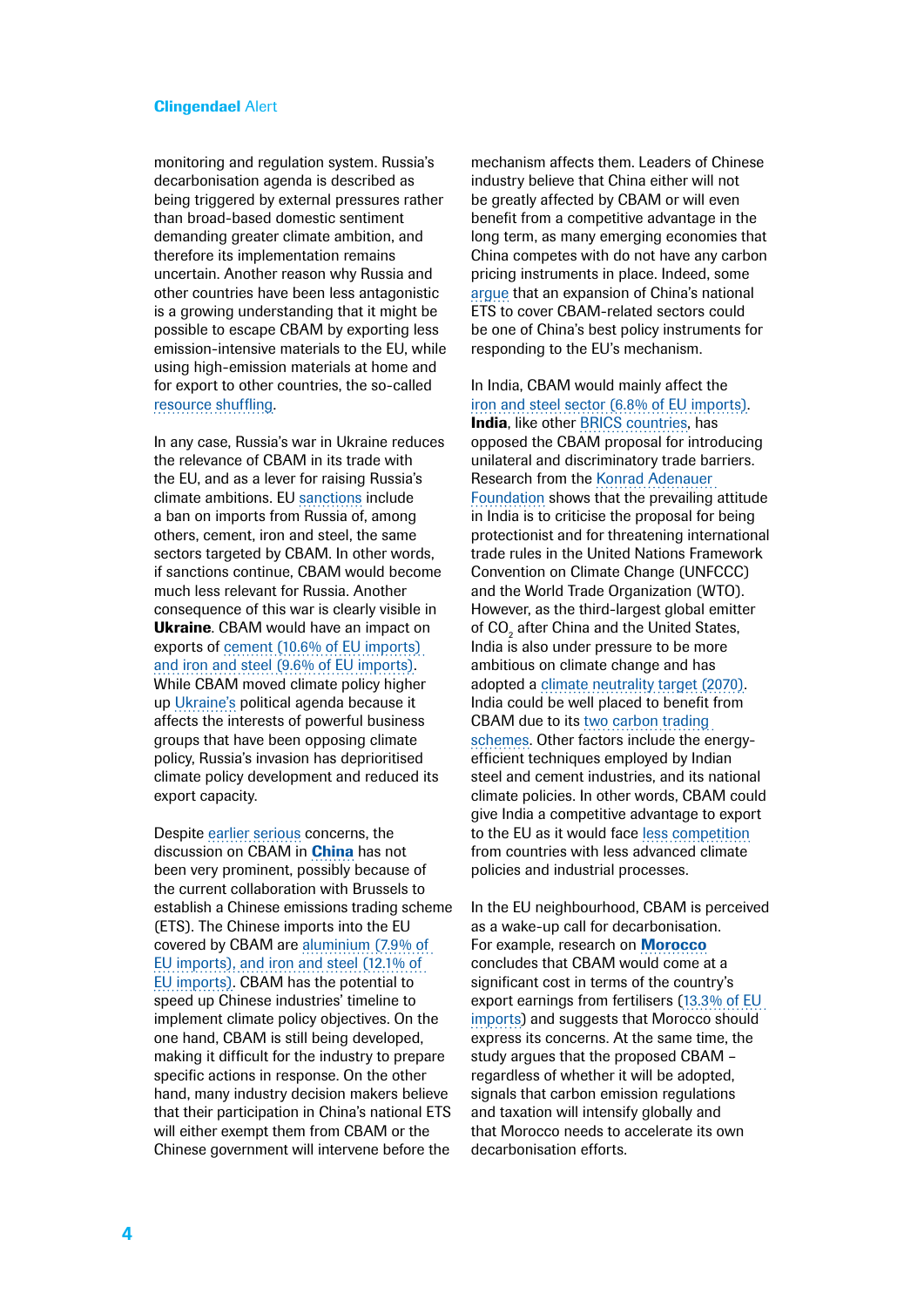In [Turkey](https://www.politico.eu/article/eu-carbon-border-adjustment-mechanism-turkey-paris-accord-climate-change/), the CBAM proposal was met with new domestic climate commitments. At COP26, Turkey ratified the Paris Agreement and announced the design of a national ETS similar to the European one. Ankara claimed that the '[big threat'](https://www.politico.eu/article/eu-carbon-border-adjustment-mechanism-turkey-paris-accord-climate-change/) of CBAM certainly played a role in its decision. Indeed, an EBRD (European Bank for Reconstruction and Development) [report](https://www.ebrd.com/news/2021/turkish-exporters-could-face-steep-extra-costs-under-new-eu-carbon-rules.html) on the potential effects of CBAM on Turkish exports to Europe estimated that the financial impact of CBAM payments would significantly hit the price of cement [\(38.6.% of EU imports\),](https://www.swp-berlin.org/themen/dossiers/klimapolitik/klimastrategien-der-eu/spezial-co2-grenzausgleich-der-eu) and aluminium and steel [\(12.6% of EU imports\)](https://www.swp-berlin.org/themen/dossiers/klimapolitik/klimastrategien-der-eu/spezial-co2-grenzausgleich-der-eu).

Among the **[Western Balkan](https://balkangreenenergynews.com/eu-announces-carbon-border-tax-from-2026-what-lies-ahead-for-exporters-from-western-balkans-turkey/)** countries, CBAM is seen as an opportunity to accelerate alignment with the EU 2050 de-carbonisation target. As part of their EU accession process, they are required to adopt and implement reforms in line with the EU Green Deal. [Researchers](https://static.agora-energiewende.de/fileadmin/Projekte/2021/2021_01_EU_Balkan_Green_Deal/A-EW_251_CBAM_WB-6_WEB.pdf) from the region point to the need to prepare for CBAM by adopting internal carbon pricing or integrating into the EU ETS. The countries of the region most exposed to CBAM in terms of EU imports are Bosnia and Herzegovina (5.1% of EU cement and 8.4% of EU electricity imports), and Serbia (16.5% of EU electricity imports).

Despite initial hesitation, the United **[Kingdom](https://publications.parliament.uk/pa/cm5802/cmselect/cmenvaud/737/report.html#heading-0)** has expressed its willingness to cooperate with the EU and raised the option of developing its own border carbon adjustment. The [environmental audit](https://committees.parliament.uk/committee/62/environmental-audit-committee/news/165276/eac-calls-for-work-on-a-unilateral-cbam-to-commence-immediately/)  [committee](https://committees.parliament.uk/committee/62/environmental-audit-committee/news/165276/eac-calls-for-work-on-a-unilateral-cbam-to-commence-immediately/) of MPs called on the British government to develop plans for a CBAM to meet its domestic Net Zero Target (by 2050) while addressing the risk of carbon leakage. However, this would not automatically exempt the UK from the full EU carbon levy, which would affect its exports of [iron and](https://www.swp-berlin.org/themen/dossiers/klimapolitik/klimastrategien-der-eu/spezial-co2-grenzausgleich-der-eu)  [steel \(11.9% of EU imports\), aluminium \(6.5%](https://www.swp-berlin.org/themen/dossiers/klimapolitik/klimastrategien-der-eu/spezial-co2-grenzausgleich-der-eu)  [of EU imports\) and electricity \(6.8% of EU](https://www.swp-berlin.org/themen/dossiers/klimapolitik/klimastrategien-der-eu/spezial-co2-grenzausgleich-der-eu)  [imports\).](https://www.swp-berlin.org/themen/dossiers/klimapolitik/klimastrategien-der-eu/spezial-co2-grenzausgleich-der-eu) Brussels left open the possibility of adding the UK to the exemption list, provided that the UK decides to [link its own ETS to the](https://www.cer.eu/insights/avoiding-pitfalls-eu-carbon-border-adjustment-mechanism)  [EU's.](https://www.cer.eu/insights/avoiding-pitfalls-eu-carbon-border-adjustment-mechanism) But, so far, there is no indication the UK government wants to move in this direction.

Across the Atlantic, **[Canada](https://www.canada.ca/en/department-finance/programs/consultations/2021/border-carbon-adjustments/exploring-border-carbon-adjustments-canada.html)** has signalled its interest in the EU proposal and is considering the introduction of its own border carbon adiustment. During the Canada-EU Summit

[in June 2021](https://www.consilium.europa.eu/media/50757/20210614-joint-statement-final.pdf), both sides committed to cooperating and exchanging approaches 'on carbon pricing and WTO-compatible border carbon adjustments'.

Finally, and subject to much attention, the **United States** initially pushed back against CBAM. The [US Special Presidential Envoy for](https://www.ft.com/content/3d00d3c8-202d-4765-b0ae-e2b212bbca98)  [Climate John Kerry](https://www.ft.com/content/3d00d3c8-202d-4765-b0ae-e2b212bbca98) expressed his concerns about CBAM's possible implications for the economy, relationships and trade, and suggested that a tax adjustment should be used as 'last resort'. A few months later, some politicians in Washington softened to the possibility of a carbon tax, now perceived as a tool to create a [level](https://www.euractiv.com/section/energy-environment/opinion/united-states-lawmakers-are-at-a-cbam-tipping-point/)  [playing field](https://www.euractiv.com/section/energy-environment/opinion/united-states-lawmakers-are-at-a-cbam-tipping-point/) vis-à-vis, for instance, Chinese producers. In the US Senate, Democrats initiated talks over a ['polluter import fee](https://www.euractiv.com/section/energy-environment/news/us-lawmakers-push-carbon-border-tariff-similar-to-eus-cbam/)' similar to the EU's CBAM, but as yet there is no Congressional majority. In policy and think tank circles there is a lot of debate on the establishment of climate clubs, a construction through which transatlantic partners would closely cooperate on climate policy and jointly implement a carbon border levy. However, for the time being the EU does not seem willing to wait for the US to enact the domestic emissions trading scheme that is needed to form a carbon club with common border adjustment measure.

# **Towards a CBAM that is part of a globally just transition**

The EU has made deeper emission cuts and has comparatively higher emission reduction ambitions than most other countries or blocs. In future, CBAM will be necessary to avoid carbon leakage and to stimulate other countries to formulate more ambitious climate mitigation policies. While the initial reflex of many countries was to push back against CBAM, there now appears to be greater support and commitment to old and new climate targets, as well as to new emission trading or carbon border adiustment schemes in countries as diverse as Turkey, the UK and Canada. In addition, there is a lot of potential for constructive cooperation with major emitters and trade partners of the EU. An important incentive is that countries would rather have their businesses pay taxes at home instead of to